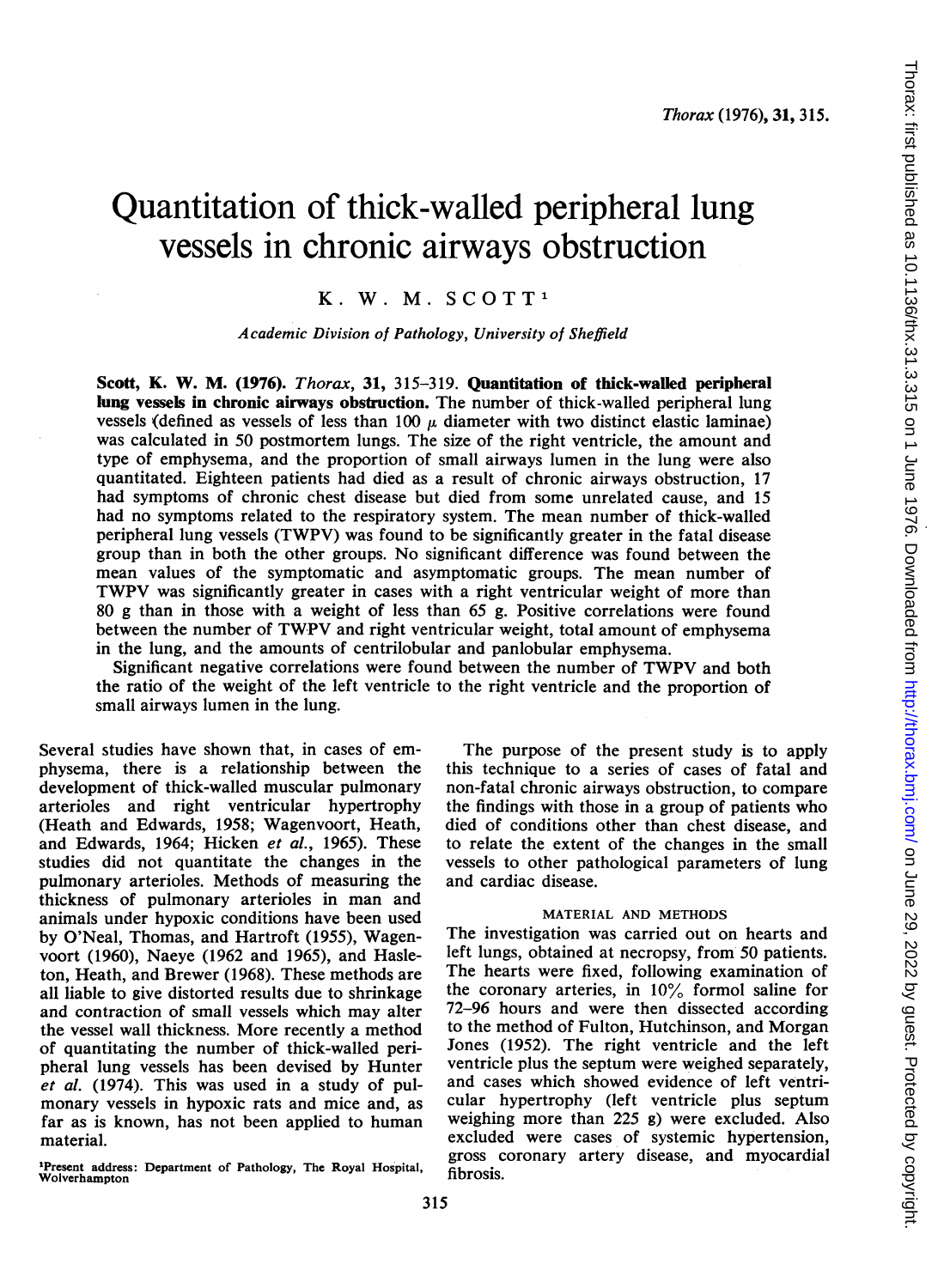The lungs were inflated with  $10\%$  formol saline introduced by a catheter into the left main bronchus at a pressure of 30 cm of water, using a modification of the apparatus designed by Heard (1969).

After inflation in this state the lung was then sliced in the parasagittal plane at <sup>1</sup> cm intervals and, after barium sulphate impregnation (Heard, 1958), three or four slices were examined to determine the amount and type of emphysema present. This was done using a plastic grid and a pointcounting technique (Dunnill, 1962). The type of tissue under each point in the grid was noted, and a count was made of the following components in each slice: panlobular emphysema, centrilobular emphysema, normal lung, and non-parenchymal tissues (blood vessels, bronchi, pleura, etc). The amount of each type of emphysema was expressed as a percentage of the total number of points counted, and a mean was taken of the three or four slices examined. The total amount of emphysema present was also calculated as a percentage. Using a stratified random sampling technique (Dunnill, 1968), six blocks of approximately  $2.5 \times 1.5 \times 0.5$  cm were selected from the lung slices. These were embedded in paraffin, sectioned (5  $\mu$ ), and stained by haematoxylin and eosin. The relative proportion of small airways of diameter less than <sup>2</sup> mm was calculated using an eyepiece graticule with 25 equidistant points. Each point was scored as either small airways lumen or other lung tissue, and the proportion of small airways lumen (Q) in the lung was expressed as a percentage of the total number of points counted (Matsuba and Thurlbeck, 1971). It was assumed that shrinkage due to fixation and processing was equal in small airways and in the remainder of the lung tissue, and Q was not corrected for the degree of inflation as Matsuba and Thurlbeck (1972) found this not to be of major significance.

Sections from the same six random blocks were also stained by the Weigert-van Gieson method. Using a  $\times$ 25 objective lens the whole section was examined to determine the number of small vessels of less than 100  $\mu$  in diameter which had a double elastic lamina with a layer of muscle between the laminae. This was done using a modification of the technique of Hunter et al. (1974). All small vessels with a definite elastic coat were counted, and the number of them having a double layer of elastic was expressed as a percentage of the total number of vessels counted. Small venules were included with arterioles as it is very difficult to distinguish them without seeing them join an artery or vein (Brenner, 1935). Vessels of  $\frac{1}{2}$ <br>
diameter less than 100  $\mu$  were counted as this is:<br>
the wave limit of the sign of pulmaneous caterials on June 29, 2022 by guest. Protected by copyright. <http://thorax.bmj.com/> Thorax: first published as 10.1136/thx.31.3.315 on 1 June 1976. Downloaded from the upper limit of the size of pulmonary arterioles found by Brenner (1935). The criteria of Hunter et al. (1974) were used to distinguish thick-walled peripheral lung vessels from normal small vessels $\frac{1}{2}$ A double elastic lamina was said to be present? when two laminae, with a space between them $\varphi$ were visible for at least half the diameter in cross. section or at least half the length of the wall in  $\omega$ longitudinal section. When more than two layers of elastic were present, these vessels were included in the thick-walled peripheral lung vessel group. Clinical details of the patients were obtained from the case records and this permitted the divisionof the 50 cases into three separate groups. The first group consisted of 15 cases in whom there was no history of cough, sputum production or breathlessness and death was not due to respira $\bar{5}$ tory disease. The second group consisted of  $18$ , patients who died as a result of chronic airways. obstruction. The majority had heart failure, form which no cause other than lung disease could be found, and many of them had a terminal acute bronchitis. The third group consisted of  $1\frac{2}{5}$ patients who had a clinical history of cough and sputum production consistent with a clinical diagg nosis of chronic bronchitis. They had never complained of breathlessness and all the patients in this group died from conditions other than chronicairways obstruction. ip://tho

## RESULTS

Table I shows results for the 15 asymptomatic patients, including the right ventricular weight, the ratio of the weight of the left ventricle to the right ventricle, the total amount of emphysem $\mathbb R$ in the lung, the amounts of centrilobular and panlobular emphysema, the proportion of small airways lumen in the lung, and the proportion  $of$ thick-walled peripheral lung vessels. Table  $I_{\Phi}^{\mathbb{F}}$ shows results for the 18 patients with fatal chronige airways obstruction, and Table III shows those for the 17 symptomatic patients with non-fatal resp piratory disease. Comparisons of heart weights, amounts of emphysema, and airway changes have been made in a previous study (Scott, 1976). The mean percentage of thick-walled peripheral lung vessels in the fatal disease group was  $18.75\%$ . This was significantly greater than the mean in the asymptomatic group of  $6.02\%$  ( $t=7.14$ ,  $p<0.001\%$ and the mean in the symptomatic group of  $7.28\%$  $(t=6.05, \text{ p} < 0.001)$ . There was no significant difference between the mean numbers of thick-walled

copyright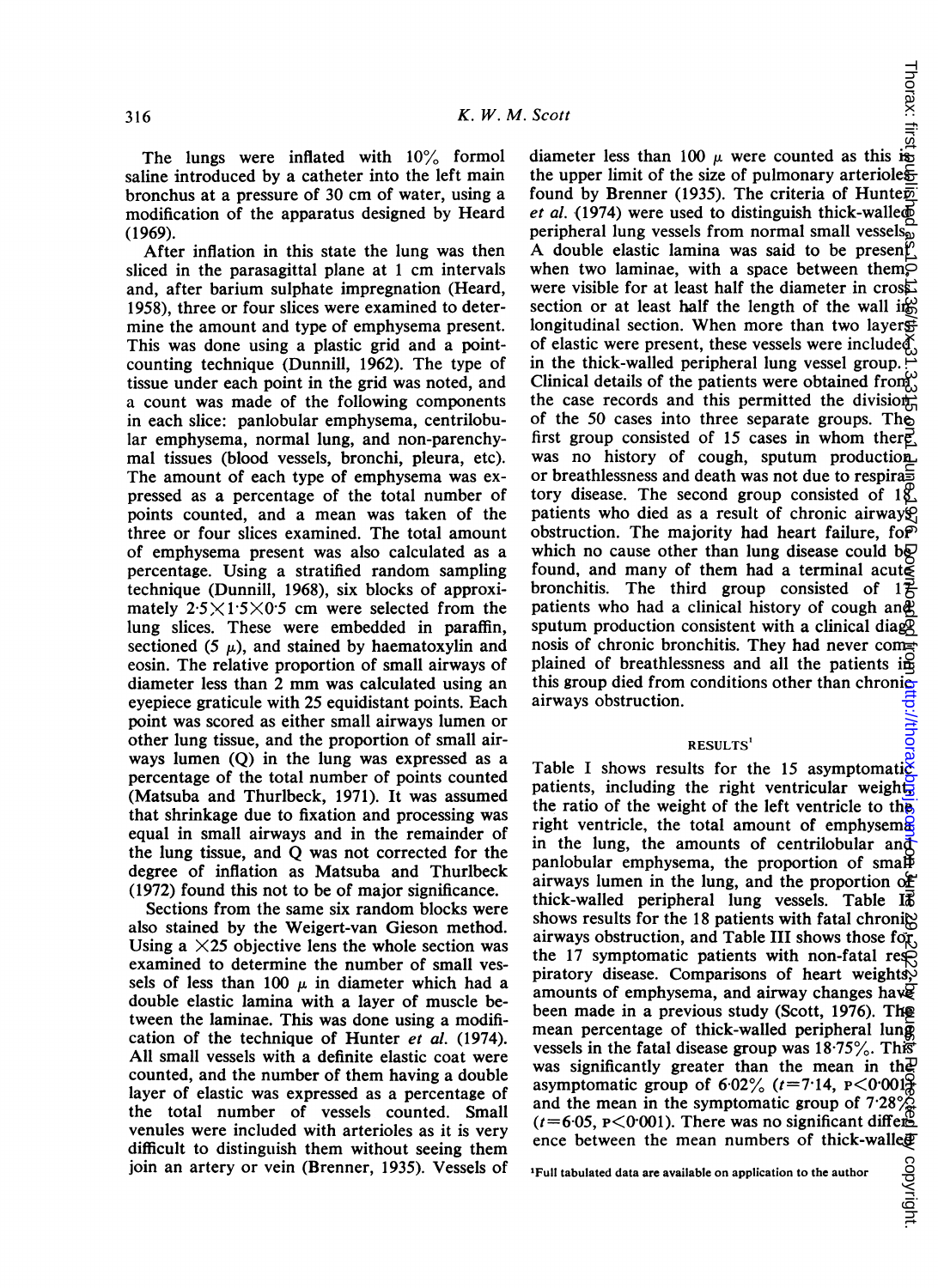|                   |                |            |                           | FIFTEEN ASYMPTOMATIC CASES |            |              |                  |
|-------------------|----------------|------------|---------------------------|----------------------------|------------|--------------|------------------|
|                   | RVW(g)         | LV/RV      | Total $(\%)$<br>Emphysema | CLE (%)                    | PLE $(\%)$ | $Q(\%)$      | TWPV $(\%)$      |
| Mean<br><b>SD</b> | 42.5<br>$10-1$ | 3·7<br>0.9 | 3.1<br>3.9                | 2·7<br>4.0                 | 0.3<br>0.8 | 1.34<br>0.43 | $6 - 02$<br>2.47 |

TABLE <sup>I</sup>

 $Rvw = right$  ventricular weight;  $LV/RV =$  ratio of weight of left ventricle plus septum to right ventricle;  $CLE =$  centrilobular emphysema in the lung control of small ventricle in the lung control of small vessels (< 100  $\mu$ ).  $PLE =$  panlobular emphysema;<br>diam) with double elastic laminae.

TABLE <sup>11</sup> EIGHTEEN CASES OF FATAL CHRONIC AIRWAYS OBSTRUCTION

|                   | RVW(g)        | LV/RV      | Total $(\%)$<br>Emphysema | CLE(%)           | PLE $(\%)$       | $Q(\%)$                                                                                                                         | TWPV $(\%)$       |
|-------------------|---------------|------------|---------------------------|------------------|------------------|---------------------------------------------------------------------------------------------------------------------------------|-------------------|
| Mean<br><b>SD</b> | 106.2<br>42.5 | .86<br>0.7 | 49.3<br>$21 - 2$          | 11-8<br>$12 - 5$ | $38 - 0$<br>29.3 | 0.85<br>0.43<br>the contract of the contract of the contract of the contract of the contract of the contract of the contract of | $18 - 75$<br>6.50 |

Abbreviations-see Table I.

TABLE III SEVENTEEN SYMPTOMATIC CASES OF NON-FATAL RESPIRATORY DISEASE

|            | RVW(g)      | LV/RV               | Total $(\%)$<br>Emphysema | CLE(%)      | PLE $(\%)$           | $Q(\%)$      | TWPV $(\%)$          |
|------------|-------------|---------------------|---------------------------|-------------|----------------------|--------------|----------------------|
| Mean<br>SD | 46.6<br>9.5 | $3 - 35$<br>$0 - 6$ | 22.5<br>$15 - 7$          | 10·1<br>8·1 | $12 - 4$<br>$17 - 2$ | 1.36<br>0.53 | $7 - 28$<br>$4 - 44$ |

Abbreviations-see Table I

peripheral vessels in the symptomatic and asymptomatic groups  $(t=0.97, \text{ p} > 0.30)$ .

The mean percentage of thick-walled vessels in the asymptomatic group  $+$  2 SD was 10.96%. Only one case (38) in this group fell outside this value at  $11.4\%$ . In the group of patients who died from lung disease, two had values of less than 10.96%, case 15 (6.5%) and case 68 (10.6%). Four cases in the symptomatic group had values greater than  $10.96\%$ , case 6  $(17.6\%)$ , case 23  $(15.7\%)$ , case 32  $(17.5\%)$ , and case 69  $(12.7\%)$ .

When the 50 cases were divided into two groups, according to the presence of right ventricular hypertrophy, it was found that the mean percentage of thick-walled peripheral lung vessels in 13 cases with a weight greater than 80 g was  $10.39\%$ . This was significantly greater than the mean of the 37 cases with a right ventricular weight of less than 65 g:  $8.43\%$  ( $t=4.97$ ,  $p<0.001$ ).

The average number of vessels counted in each case was 494, the smallest number being 113 in case 73 and the largest number 990 in case 43.

Correlation coefficients for all 50 cases, when each parameter of lung and cardiac disease was compared to the number of thick-walled peri-

pheral lung vessels, are shown in Table IV. There was a significant positive correlation between the number of thick-walled vessels and the right ventricular weight (Figure). Significant positive correlations were also found with the total amount of emphysema and the amounts of centrilobular and panlobular emphysema. Significant negative correlations were present between the number of thick-walled vessels and both the ratio of the weight of the left ventricle to the right ventricle and the proportion of small airways lumen to other tissues in the lung.

TABLE IV

CORRELATION COEFFICIENTS BETWEEN EACH PARAMETER MEASURED AND THE PROPORTION OF THICK-WALLED PERIPHERAL LUNG VESSELS

| Parameter              | Correlation<br>Coefficient | Р       |
|------------------------|----------------------------|---------|
| RVW(s)                 | $+0.597$                   | < 0.001 |
| LV/RV                  | $-0.626$                   | < 0.001 |
| Total emphysema $(\%)$ | $+0.716$                   | < 0.001 |
| CLE(%)                 | $+0.298$                   | < 0.05  |
| PLE $(\%)$             | $+0.589$                   | < 0.001 |
| O $($ %)               | $-0.289$                   | < 0.05  |

Abbreviations-see Table I.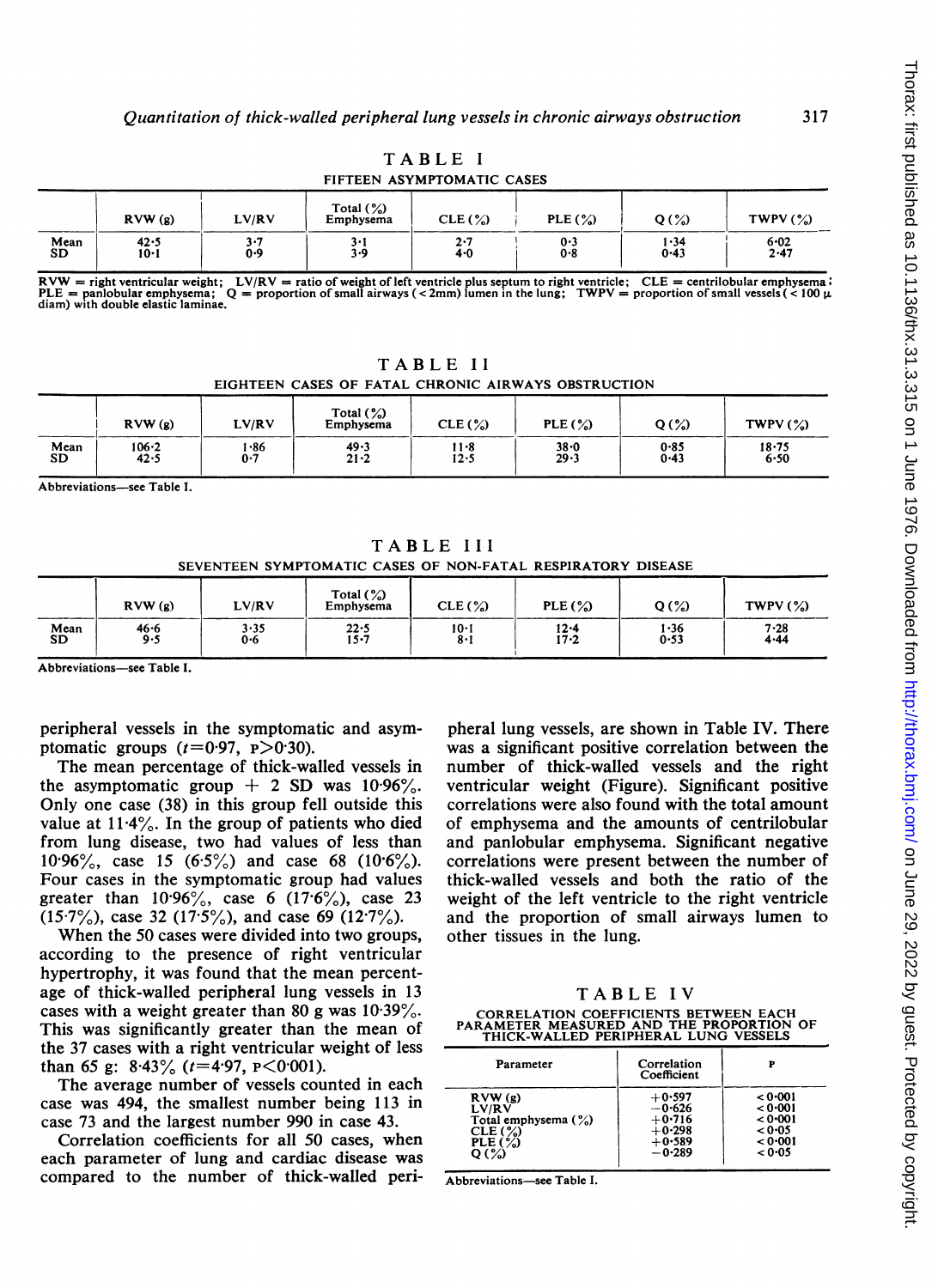

FIGURE The relationship between the right ventricular weight and the percentage of peripheral lung vessels with thick walls.

#### DISCUSSION

The presence of muscularized pulmonary arterioles in the lung is widely used as a diagnostic indication of the presence of pulmonary hypertension (Heath and Edwards, 1958; Wagenvoort et al., 1964; Hicken et al., 1965). Although the vast majority of pulmonary arterioles do not normally have a muscular coat, vessels as small as 80  $\mu$  in diameter may be found with a muscle layer between two elastic laminae (Heath and Edwards, 1958). The technique used in the present study permits the distinction of normal numbers of muscularized arterioles from the increased numbers found in pulmonary hypertension. The method is fairly rapid, easily performed, and gives a clear distinction between normal and abnormal cases. Only one case, in the group with no chest disease, had a value outside the mean for the group  $+2$  SD, and only two cases in the fatal chest disease group had values within this normal range.

The values obtained in this study were comparable to those found by Hunter et al. (1974) in experimental hypoxic animals. The mean number of thick-walled peripheral lung vessels in the asymptomatic patients was  $6.02\%$  as compared to <sup>9</sup> 6% in the control group of animals in the study by Hunter et al. The fatal disease group had a mean of  $18.75\%$  as compared to  $24.1\%$  in the hypoxic animals.

A good correlation was obtained between the number of thick-walled peripheral lung vessels in the lung and the size of the right ventricle. This confirms the findings of Hicken et al. (1965), who found a close correlation between the development of muscularized pulmonary arterioles and

**Scott**<br>right ventricular hypertrophy in emphysema. This<br>right ventricular hypertrophy in emphysema. This group also found a predominance of blood vessel changes in centrilobular as compared to other $\overline{\mathfrak{D}}$ types of emphysema. However, this study has shown positive correlations between the number of thick-walled vessels and both centrilobular and panlobular emphysema. The reduction in the small airways lumen in the lung has previously been shown to be important in the development of right ventricular hypertrophy in emphysema (Bignon et al., 1968; Bignon, Andre-Bougaran, and  $\delta$ Brouet, 1970; Scott, 1976). The present study has shown that there is also a good correlation be<sub>to</sub> tween the loss of small airways lumen and the development of thick-walled peripheral lung vessels.

This study has also shown that the number of thick-walled vessels in the lung is related to the clinical severity of chronic airways obstruction. Although no difference was found between the patients without chest disease and those with nonfatal chest disease, there was a significantly greater number of thick-walled peripheral vessels in patients dying from chronic airways obstructions as compared to both the other groups. The majority of patients who die from airways obstruc $\mathcal{L}$ tion have pulmonary hypertension, as shown by: the right ventricular weights, and Wagenvoort  $e\bar{g}$ al. (1964) found that only when pulmonary hyper $\frac{1}{2}$ tension is severe and sustained in emphysema  $d\overline{\varphi}$ . the pulmonary arterioles show a distinct mediabetween the internal and external elastic laminae.  $\alpha$ une 2022 by guest. Protected by the copyright published by comparison as  $\alpha$  in the copyright. Those  $\alpha$  is the state of  $\alpha$  is  $\alpha$  as  $\alpha$  is  $\alpha$  is  $\alpha$  is  $\alpha$  is  $\alpha$  is  $\alpha$  is  $\alpha$  is  $\alpha$  is  $\alpha$  is  $\alpha$  i

I am grateful to Dr. G. R. Barer for helpful advices and to Mrs. Janet Finch for typing the manuscript. and to Mrs. Janet Finch for typing the manuscript.

#### REFERENCES

- Bignon, J., Andre-Bougaran, J., and Brouet, G. (1970). Parenchymal, bronchiolar, and bronchial measurements in centrilobular emphysema. Thorax, 2 556.
- Khoury,  $F_{\nu}$ , Even, P., Andre, J., and Broueton G. (1968). Etude anatomique quantitative des broncho-pneumopathies chroniques obstructives. Résultats préliminaires. Individualisation de<br>formes avec bronchiolosténoses disséminées avec bronchiolosténoses Revue de Tuberculose et de Pneumologie, 32, 207.
- Brenner, 0. (1935). Pathology of the vessels of the pulmonary circulation. Part I. Archives of Internal Medicine, 56, 211.
- Dunnill, M. S. (1962). Quantitative methods in the study of pulmonary pathology. Thorax, 17, 320.
- (1968). Quantitative methods in histology. Sampling for histological analysis. In Recent  $A\ddot{\phi}$